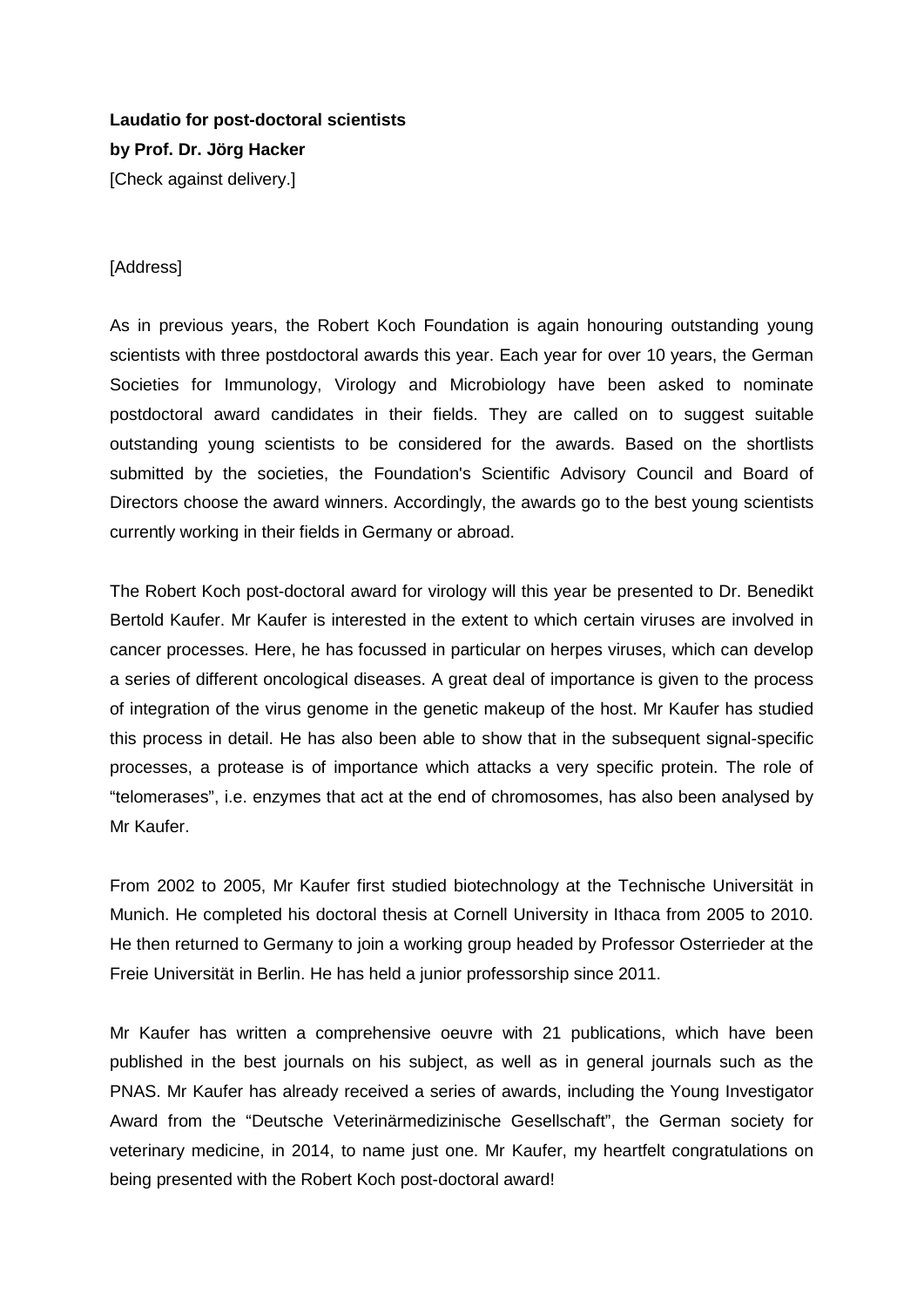The post-doctoral award for immunology this year goes to Dr. Tim Lämmermann. Mr Lämmermann has dedicated his scientific work to studying how defence cells, in particular the "neutrophil granulocytes", are activated. This is an important area of research, since in defending against infectious agents, the innate immune system and the acquired immunity interact. Mr Lämmermann has succeeded in showing that it is specific triggers that stimulate the leucocytes to move in the body of the infected person. He described the dynamics of this process with what is known as "two-photon intravital microscopy". He was able to show, among other things, that a certain sequence of molecular processes facilitates the activation of neutrophil granulocytes. Here, signal molecules such as leukotriene B4 play an important role. Mr Lämmermann has also succeeded in determining the role of integrins in the concert of activation of neutrophils. With the aid of a mouse model, he was then able to demonstrate that in fact, even in a real infection, for example as a result of the *Pseudomonas aeruginosa* pathogen, the processes are similar to those in an *in vitro* model. The neutrophil "swarming" could thus be analysed up to a certain degree.

Mr Lämmermann studied mainly at the Max Planck Institute of Biochemistry in Martinsried, where from 2004 to 2009 he participated as a doctoral student in a working group headed by Professor Sixt. Before that, he studied in Lund and Erlangen from 1999 to 2004. Since 2010, he has been working at the National Institute of Health in Bethesda, and with the aid of an Emil Nöther grant, he has this year been able to return to Germany.

Mr Lämmermann has already been the recipient of a series of awards, including the Otto Westphal Thesis Prize from the German Society for Immunology in 2010. He has had twelve papers published, all of which have appeared in highly regarded journals, including "Immunity", "Cell" and twice in "Nature", with Mr Lämmermann as the lead author. I congratulate Mr Lämmermann on being chosen to receive the post-doctoral award from the Robert Koch Foundation.

This year, the post-doctoral award for microbiology goes to Dr. Kai Papenfort from Princeton. Mr Papenfort is interested in how pathogens communicate with each other and how they regulate their genes, which code for molecules that cause disease. Here, Mr Papenfort has focussed in particular on the role of small ribonucleic acid molecules, known as "small RNAs". In the laboratory under Professor Vogel, he was able to show that sRNAs regulate a series of genes, so that they can be compiled in global regulons. Using the diarrhoea pathogen *Salmonella typhimurium* as an example, Mr Papenfort was able to analyse these "regulatory networks" in greater detail. He is also interested in the pathogenic effect of the